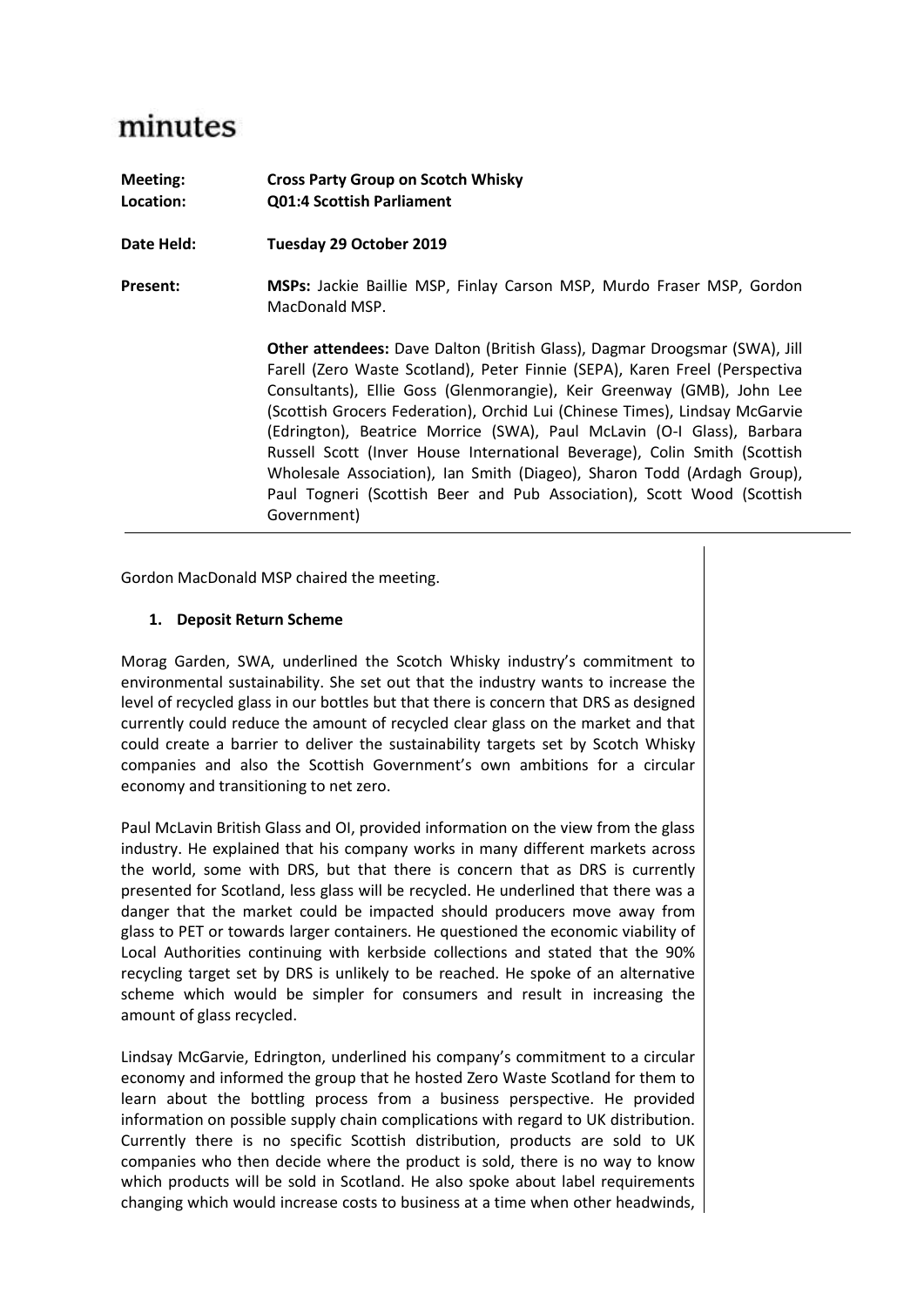such as Brexit and US tariffs are already an issue for the industry.

Barbara Russell Scott, International Beverage, underlined that bottling lines are run to maximise efficiency to drive the product's competitiveness and that there is concern that DRS could reduce this efficiency and competitiveness. She explained that a Scottish only DRS would require a specific SKU for Scotland, which would impact bottling efficiency as well as UK logistics and distribution. She also stated that smaller organisations will be hit hardest with regard to additional costs, at a time when costs relating to labelling requirements for Brexit have already been significant. She underlined the danger that if separate labelling requirements for DRS are needed for Scottish sales, companies could choose to not supply the Scottish market.

During the discussion following the presentations, Ian Smith, Diageo, underlined that the industry wants to use more recycled glass and that access to this is crucial to achieve the environmental targets set by Scotch Whisky companies. If DRS achieves this then it would be supported however concerns remain that it will not achieve its stated aim.

Jill Farrell , Zero Waste Scotland, underlined that behaviour change is needed and that the public was very supportive of including all materials in DRS. Scott Wood, Scottish Government, provided information in relation to their belief that including glass will work and that 90% recycling rate will be reached within 3 years of DRS implementation. He underlined that he is keen to speak further with British Glass in relation to their concerns.

Concerns relating to the space required to return glass was raised as was the different systems for Scotland and the UK and the fact that public policy needs to do what works and be cost effective and deliver the most recycled glass. Members heard that a delay to the introduction of glass would be welcomed by the industry. With the aim of mirroring the UK implementation timetable for the Extended Producer Responsibility System as this would remove a number of the labelling and data challenges which are created when the DRS is limited to Scotland only.

Members agreed that dialogue between Zero Waste Scotland, the Scottish Government and the glass industry is important given that continued differences in opinion as to the possible impact on recycling rates remain. They also agreed that the CPG would write to the Cabinet Secretary to set out the concerns raised at the meeting.

## **2. US Tariff**

Beatrice Morrice, SWA, stated that the industry is disappointed that the United States Government introduced a tariff of 25% on imports of Single Malt Scotch Whisky and Liqueurs from the UK from 18<sup>th</sup> October.

She explained that the tariff came about due to a WTO dispute about aircraft subsidies. Unfortunately, the Scotch Whisky sector has been hit hard, despite not being involved in any way with the issue.

Scotch Whisky has been imported tariff-free to the United States since 1994 and

**CPG conveners**